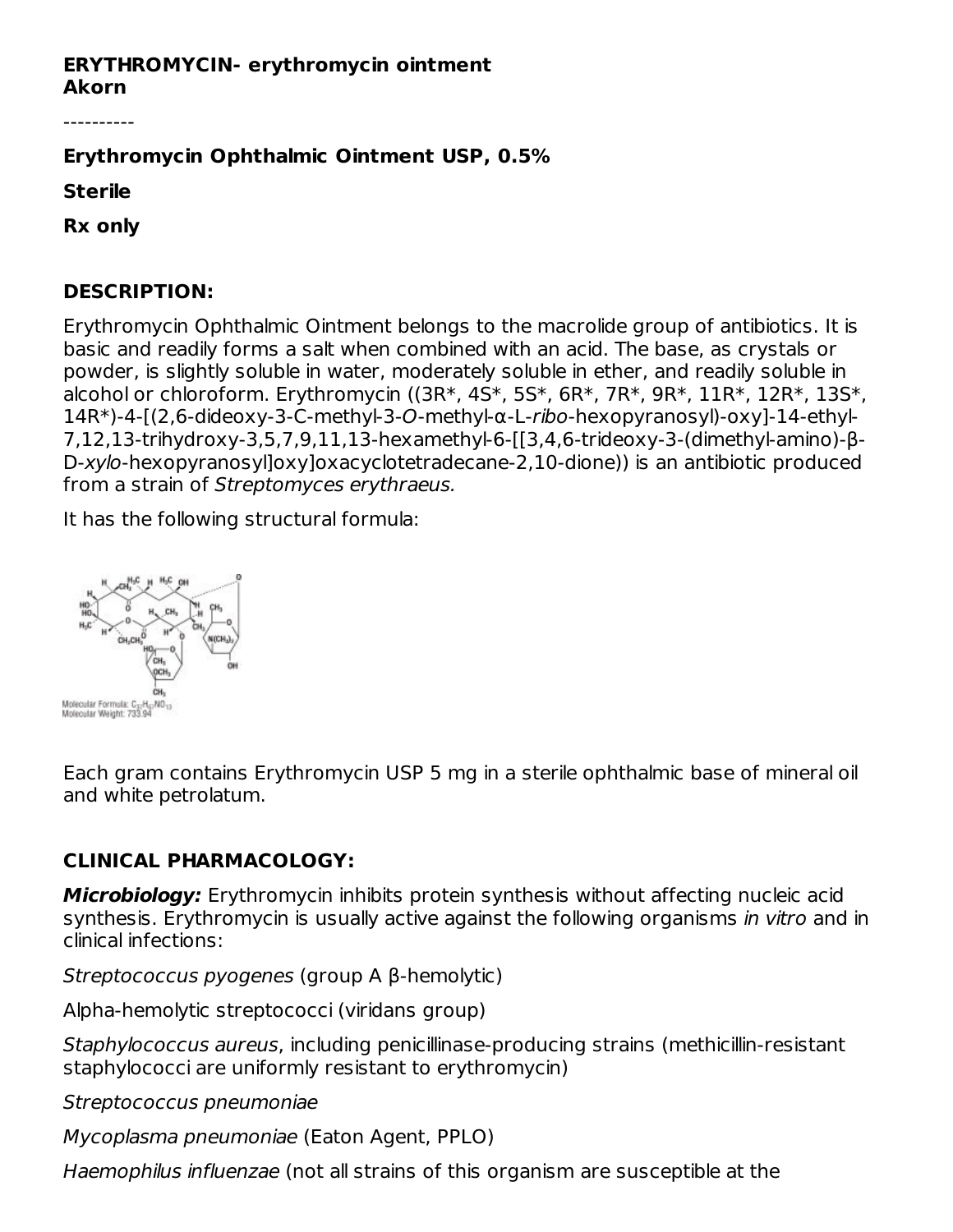erythromycin concentrations ordinarily achieved) Treponema pallidum Corynebacterium diphtheriae Neisseria gonorrhoeae Chlamydia trachomatis

# **INDICATIONS AND USAGE:**

For the treatment of superficial ocular infections involving the conjunctiva and/or cornea caused by organisms susceptible to erythromycin.

For prophylaxis of ophthalmia neonatorum due to N. gonorrhoeae or C. trachomatis.

The effectiveness of erythromycin in the prevention of ophthalmia caused by penicillinase-producing N.gonorrhoeae is not established.

For infants born to mothers with clinically apparent gonorrhea, intravenous or intramuscular injections of aqueous crystalline penicillin G should be given; a single dose of 50,000 units for term infants or 20,000 units for infants of low birth weight. Topical prophylaxis alone is inadequate for these infants.

### **CONTRAINDICATIONS:**

This drug is contraindicated in patients with a history of hypersensitivity to erythromycin.

# **PRECAUTIONS:**

**General:** The use of antimicrobial agents may be associated with the overgrowth of nonsusceptible organisms including fungi; in such a case, antibiotic administration should be stopped and appropriate measures taken.

**Information for Patients:** Avoid contaminating the applicator tip with material from the eye, fingers, or other source.

**Carcinogenesis, Mutagenesis, Impairment of Fertility:** Two year oral studies conducted in rats with erythromycin did not provide evidence of tumorigenicity. Mutagenicity studies have not been conducted. No evidence of impaired fertility that appeared related to erythromycin was reported in animal studies.

**Pregnancy:** Teratogenic Effects: Pregnancy Category B. Reproduction studies have been performed in rats, mice, and rabbits using erythromycin and its various salts and esters, at doses that were several multiples of the usual human dose. No evidence of harm to the fetus that appeared related to erythromycin was reported in these studies. There are, however, no adequate and well controlled studies in pregnant women. Because animal reproductive studies are not always predictive of human response, the erythromycins should be used during pregnancy only if clearly needed.

**Nursing Mothers:** Caution should be exercised when erythromycin is administered to a nursing woman.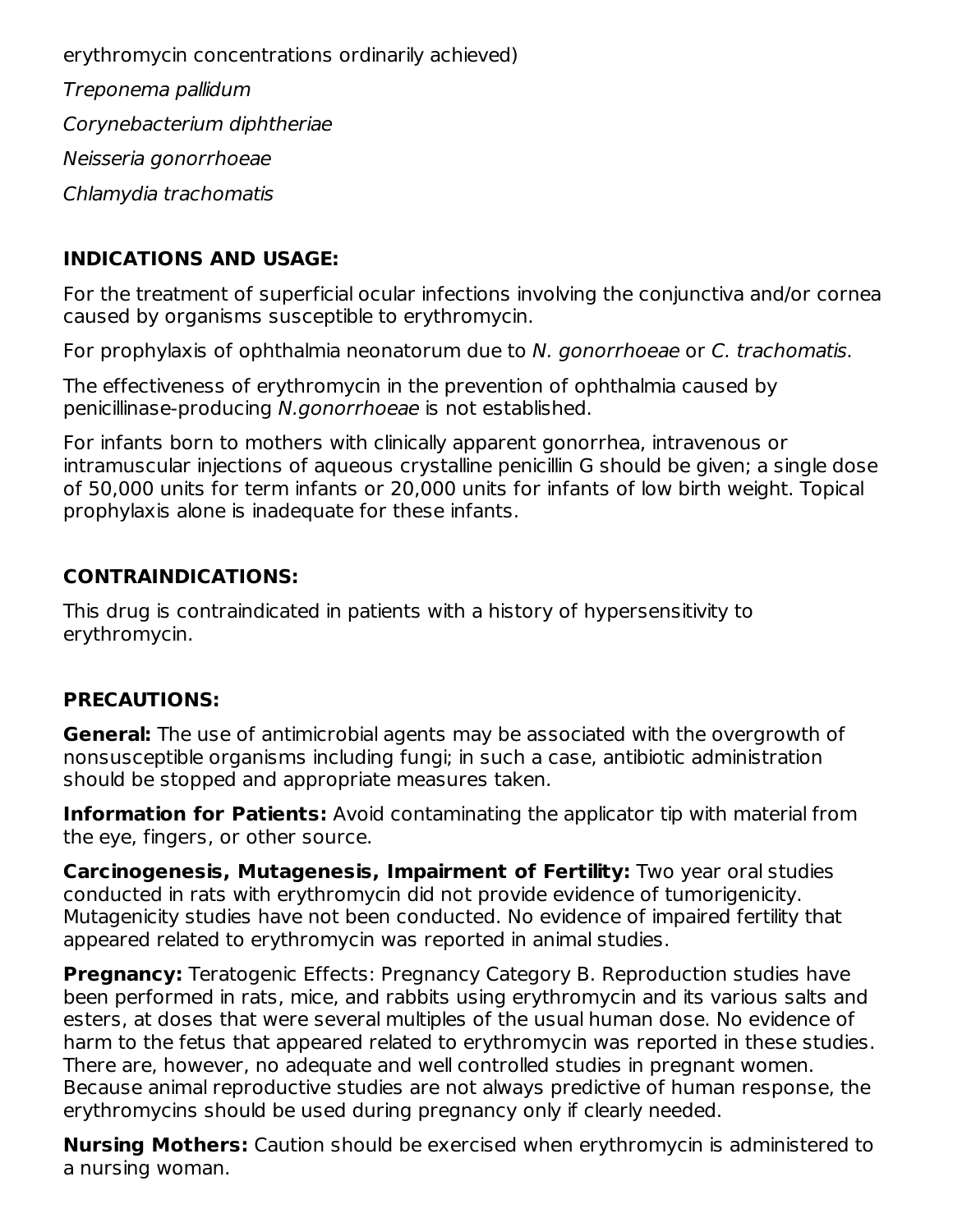#### **Pediatric Use -** See **INDICATIONS AND USAGE** and **DOSAGE AND ADMINISTRATION.**

**Geriatric Use:** No overall differences in safety or effectiveness have been observed between elderly and younger patients.

## **ADVERSE REACTIONS:**

The most frequently reported adverse reactions are minor ocular irritations, redness, and hypersensitivity reactions.

# **DOSAGE AND ADMINISTRATION:**

In the treatment of superficial ocular infections, a ribbon approximately 1 cm in length of Erythromycin Opthalmic Ointment should be applied directly to the infected structure up to 6 times daily, depending on the severity of the infection.

For prophylaxis of neonatal gonococcal or chlamydial conjunctivitis, a ribbon of ointment approximately 1 cm in length should be instilled into each lower conjunctival sac. The ointment should not be flushed from the eye following instillation. A new tube should be used for each infant.

#### **HOW SUPPLIED:**

Sterile Erythromycin Ophthalmic Ointment USP, 0.5% is available as follows:

3.5 g (1/8 oz) sterile tamper-resistant tube (NDC 17478-070-35)

Carton of fifty (50) Unit Dose 1 g tube (NDC 17478-070-31)

**STORAGE:** Store at 20° to 25°C (68° to 77°F) [see USP Controlled Room Temperature].

Avoid excessive heat.

Protect from freezing.

Akorn

Manufactured by: Akorn Inc Lake Forest, IL 60045 ERT00N Rev. 06/16

#### **Principal Display Panel Text for Container Label**

NDC 17478-070-35 ERYTHROMYCIN OPHTHALMIC OINTMENT USP, 0.5% Rx only Sterile Net Wt. 3.5 g (1/8 oz.)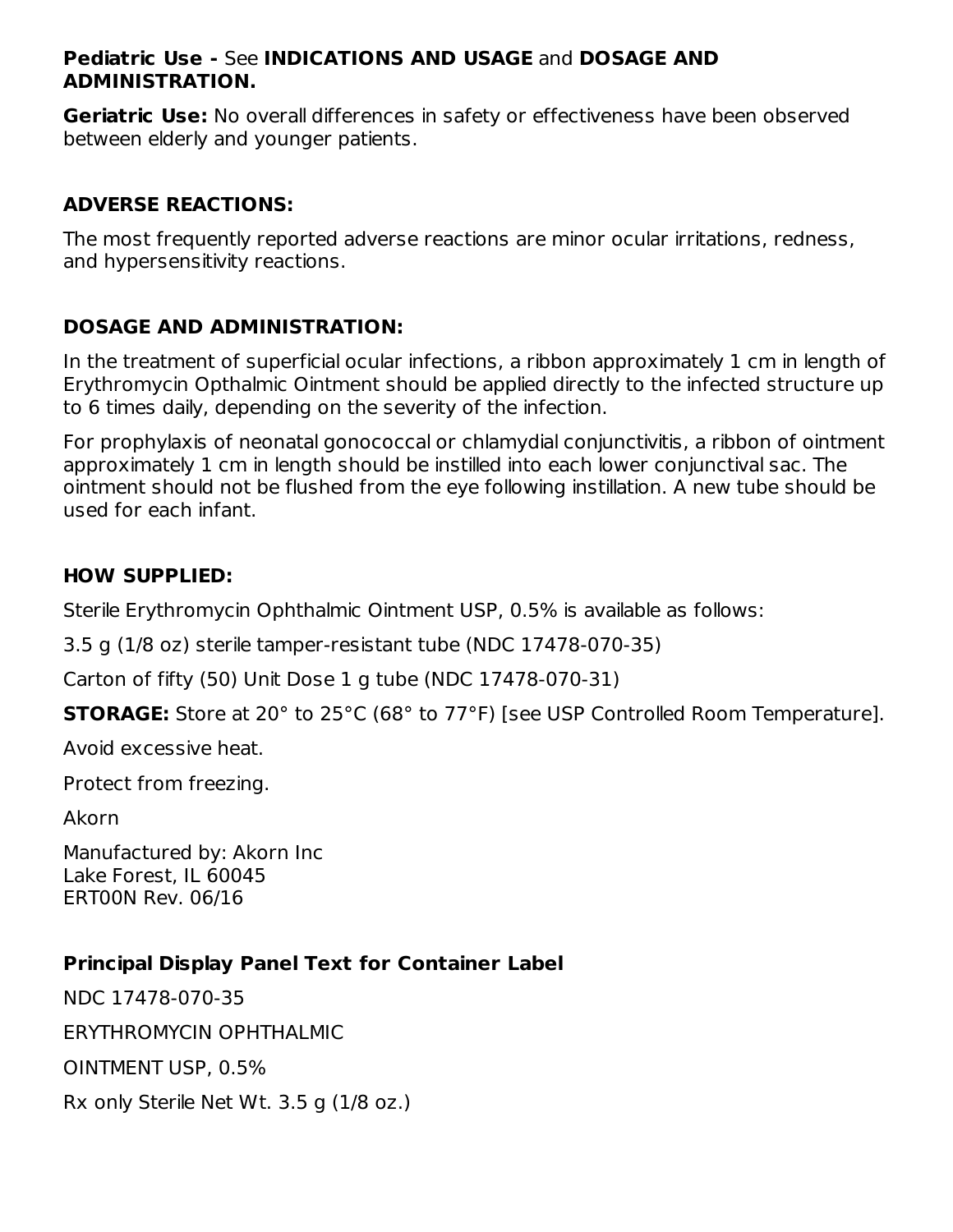

# **Principal Display Panel Text for Carton Label**

3.5 g NDC 17478-070-35

ERYTHROMYCIN OPHTHALMIC

OINTMENT USP, 0.5%

Rx only Sterile Net Wt 3.5 g (1/8 oz.) Akorn logo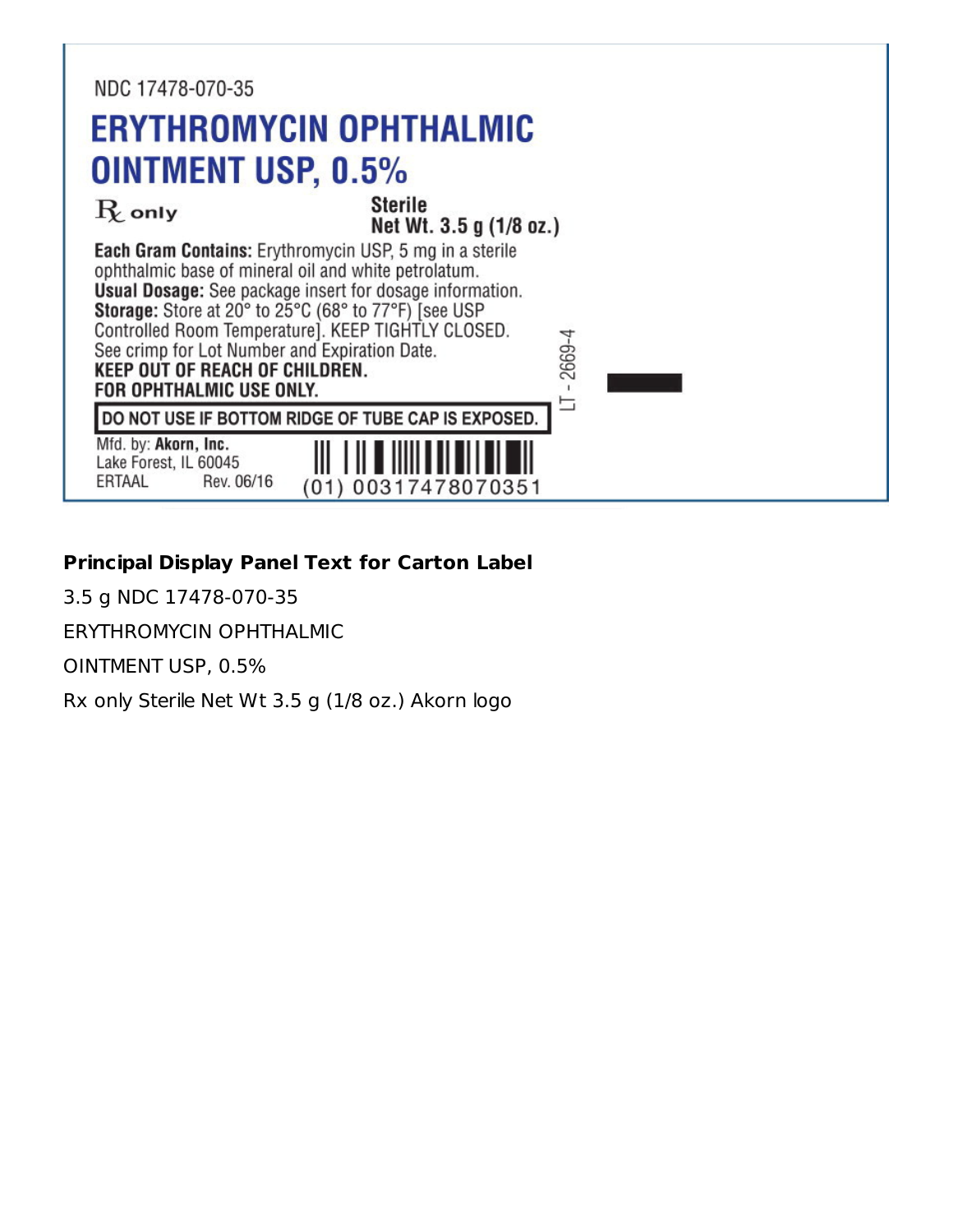

| <b>ERYTHROMYCIN</b>                                              |                         |                           |                          |  |                 |                 |
|------------------------------------------------------------------|-------------------------|---------------------------|--------------------------|--|-----------------|-----------------|
| erythromycin ointment                                            |                         |                           |                          |  |                 |                 |
|                                                                  |                         |                           |                          |  |                 |                 |
| <b>Product Information</b>                                       |                         |                           |                          |  |                 |                 |
| <b>Product Type</b>                                              | HUMAN PRESCRIPTION DRUG | <b>Item Code (Source)</b> |                          |  | NDC:17478-070   |                 |
| <b>Route of Administration</b>                                   | <b>OPHTHALMIC</b>       |                           |                          |  |                 |                 |
|                                                                  |                         |                           |                          |  |                 |                 |
|                                                                  |                         |                           |                          |  |                 |                 |
| <b>Active Ingredient/Active Moiety</b>                           |                         |                           |                          |  |                 |                 |
| <b>Ingredient Name</b>                                           |                         |                           | <b>Basis of Strength</b> |  |                 | <b>Strength</b> |
| Erythromycin (UNII: 63937KV33D) (Erythromycin - UNII:63937KV33D) |                         | Erythromycin              |                          |  | $5$ mg in $1$ g |                 |
|                                                                  |                         |                           |                          |  |                 |                 |
|                                                                  |                         |                           |                          |  |                 |                 |
| <b>Inactive Ingredients</b>                                      |                         |                           |                          |  |                 |                 |
| <b>Ingredient Name</b>                                           |                         |                           | <b>Strength</b>          |  |                 |                 |
| mineral oil (UNII: T5L8T28FGP)                                   |                         |                           |                          |  |                 |                 |
| petrolatum (UNII: 4T6H12BN9U)                                    |                         |                           |                          |  |                 |                 |
|                                                                  |                         |                           |                          |  |                 |                 |